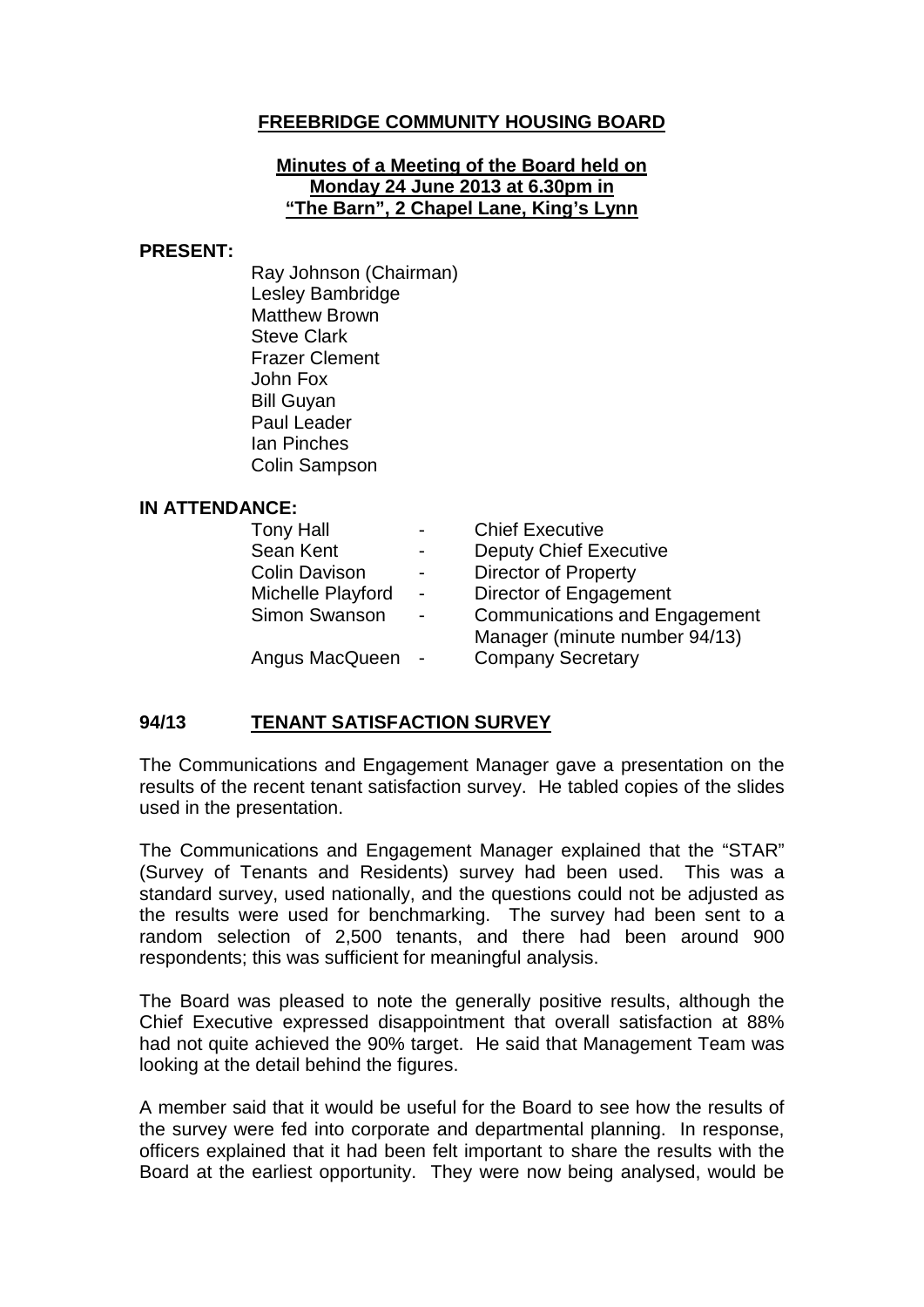used for benchmarking and considered as part of business and service planning.

It was noted that the least successful results had appeared in the section covering support and advice provided by Freebridge. The Chief Executive said that this may be partly because of issues around marketing. As the questions were not targeted, it may also be that many of the respondents had not experienced or required much of the support and advice on offer from Freebridge.

A member pointed out that 75% of respondents had said that Freebridge had a good reputation in their area. This appeared low when compared with scores around other perceptions of Freebridge. The Chief Executive responded that he was confident that this did not represent anything that Freebridge was doing wrong. It may reflect long-held attitudes in areas where there was a high proportion of ex-Council estate housing.

The Board was concerned to note that only 44% of respondents had internet access, particularly at a time when benefits claims were increasingly being expected on-line.

The Board noted the presentation and the Chairman thanked the Communications and Engagement Manager.

### **95/13 APOLOGIES**

An apology for absence was received from Simon Gathercole.

#### **96/13 MINUTES**

The minutes of the meeting held on 20 May 2013 were confirmed as a correct record and signed by the Chairman.

# **97/13 MATTERS ARISING**

#### **(a) Empty Homes (Minute Number 69/13(b))**

The Chief Executive confirmed that work was ongoing to bring empty homes back into use, including flats above shops. The Director of Property was working with the Borough Council, and a possible further source of funding was being investigated. The Chief Executive would provide the relevant Portfolio Holder at the Borough Council with some figures around empty homes in advance of the forthcoming Council meeting, at which the subject was expected to be discussed.

# **(b) Financial Regulations (Minute Number 72/13(b))**

The Company Secretary reminded the Board that it had, at its last meeting, agreed that the Financial Regulations should be updated to change cosmetic items, such as job-role titles and committee/organisation names. These changes had been made; however, an issue had arisen with respect to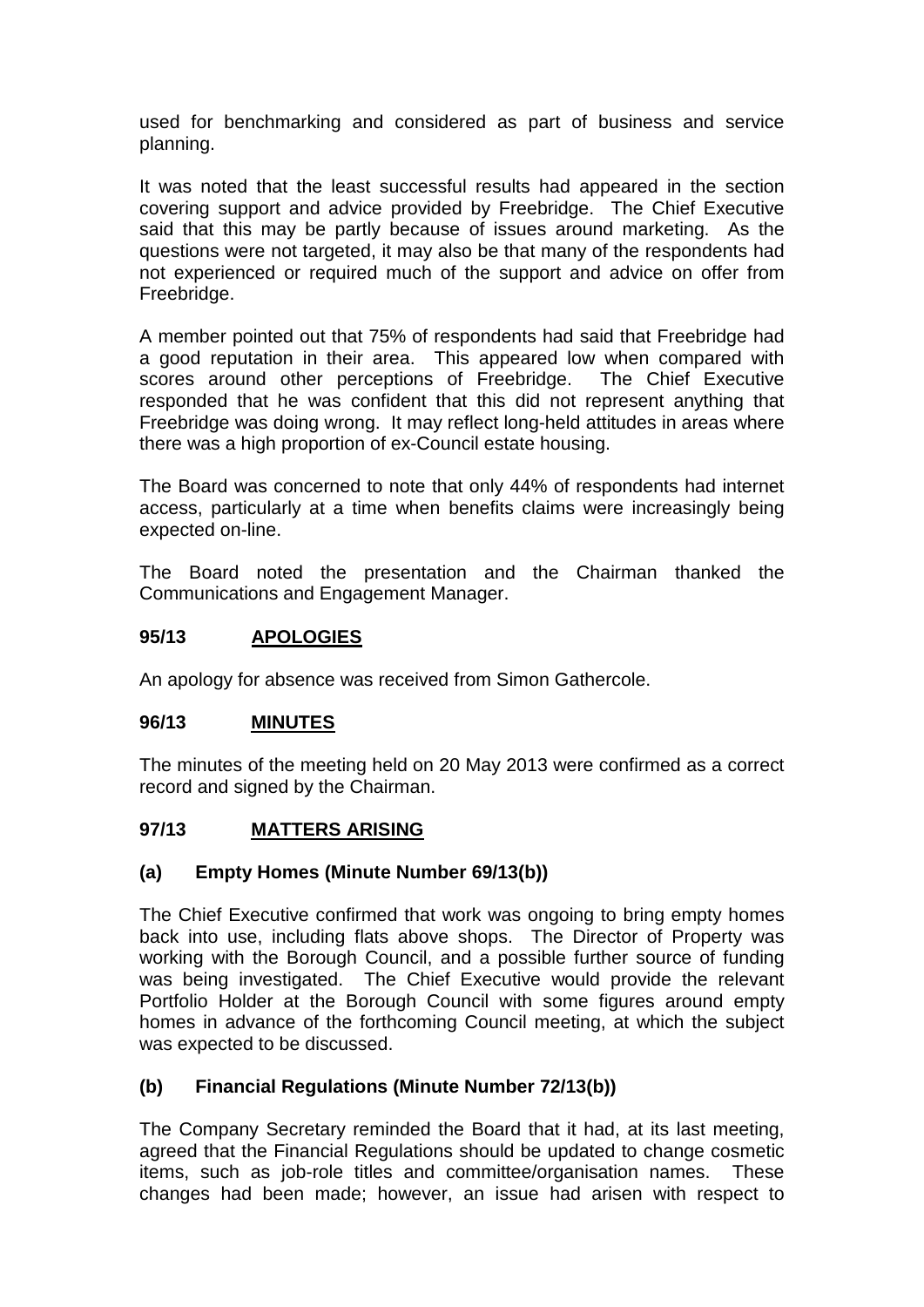Financial Regulation 6, in that it was not completely clear that the Deputy Chief Executive had delegated authority to make changes to the list of authorised signatories. It had always been the intention that the Deputy Chief Executive should be able to make changes to this list, as it would not be a sensible use of the Board's time.

**RESOLVED:** That it be clarified within Financial Regulation 6 that the Deputy Chief Executive has delegated authority to make changes to the list of authorised signatories.

# **(c) Providence Street Youth Centre (Minute Number 73/13)**

The Chief Executive said that negotiations were continuing with Norfolk County Council regarding the purchase of the Providence Street Youth Centre. There appeared to be no issue over price, but there was currently a delay while the ownership of a triangle of land was established. There was now also a new Portfolio Holder at the County Council who had to be consulted. The Chief Executive had met with the lead officer from the County Council and representatives of the user groups, and had received positive feedback about Freebridge taking ownership of the Centre. He was also consulting with Genesis Housing about the flats they owned on the site. The County Council had indicated that it may be another two months before the sale could be progressed, but this did not create any significant difficulties.

In answer to a question, the Chief Executive stated that the children's study group operated from Providence Street by the Speedway Club had closed as a result of the loss of County Council funding. This was not related to the closure of the Youth Centre.

# **(d) Tenant Panel (Minute Number 75/13)**

The Chief Executive said that he, along with the Director of Engagement and the Company Secretary, had attended the Tenant Panel's away day on 21 June 2013, and had provided the Panel with further information around the Board's long-term aspiration for the Board's structure. Some members of the Panel had expressed concern about the loss of tenant seats from the Board, but it had been explained that the intention was to improve the Board by reducing its size and recruiting the best possible mix of skills. The Panel had unanimously supported the Board's interim proposal for this year, to reduce the number of tenant seats on the Board from five to three and to introduce two Executive seats; any further changes in the future would need discussion with the Panel. The Panel had been very positive about the enhanced role that the Board had asked it to assume.

# **(e) "Bedroom Tax" (Minute Number 83/13)**

In response to a question, the Deputy Chief Executive said that Freebridge's collection rate of the "Bedroom Tax" to date appeared to be at least as good as that of other associations.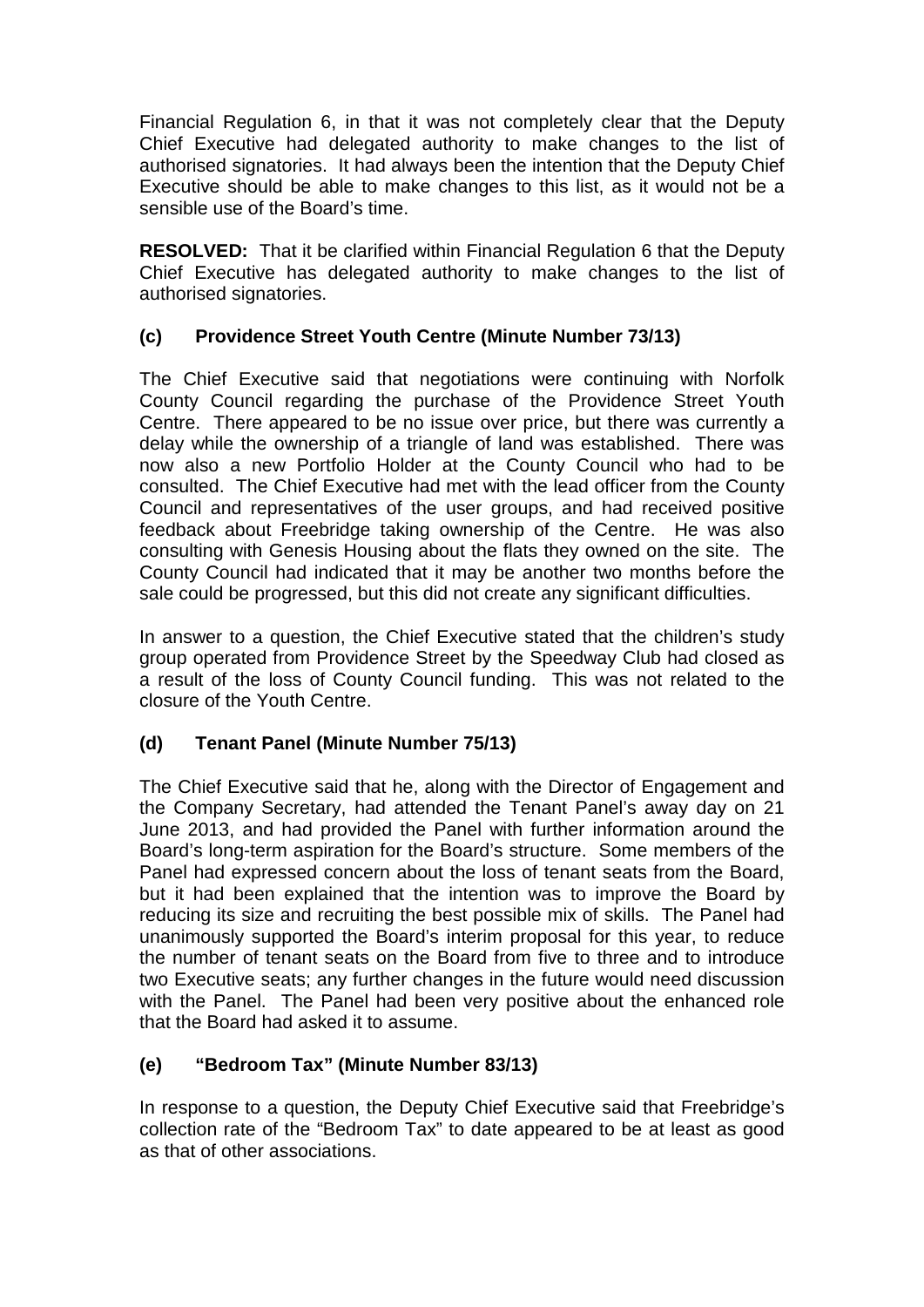# **(f) Plaxtole House (Minute Number 87/13)**

The Chief Executive said that a useful meeting had been held between the Management Teams of Freebridge and the Benjamin Foundation. This had been followed up with a meeting between himself and the Chief Executive of the Benjamin Foundation, which had resulted in a clear joint vision for the Plaxtole House project and had helped prioritise which sources of money to apply for to support the values of the project. The Chief Executive had also made contact with senior staff at Adult Social Services, who had agreed to visit Plaxtole House. The opportunity to use Homes and Communities Agency funding on the project had been a significant boost.

# **98/13 DECLARATIONS OF INTEREST**

Matthew Brown declared an interest in the item at minute number 104/13 – Board Recruitment – as he had applied for reappointment to the Board. He remained in the room during the item, but did not take part in the discussion or vote.

# **99/13 CHAIRMAN'S UPDATE**

The Chairman said that, in addition to his weekly meetings with the Chief Executive, he had undertaken the following activities as Chairman since the last meeting:

- He had attended a training session for Complaints Panel members.
- He had represented Freebridge at the funeral of Rita O'Donnell, former Freebridge Tenant Empowerment Manager.

# **100/13 CHIEF EXECUTIVE'S UPDATE**

# **(a) Confidential**

# **(b) Regulatory Visit**

The Chief Executive said that Freebridge had recently received a regulatory visit from its Financial Analyst at the Homes and Communities Agency. Freebridge had been well prepared for the visit, and had provided the Analyst with a pack containing almost all of the information and evidence that he required. He had once again complimented Freebridge on how easy it was to work with. The outcome of the visit was awaited, but there was no reason to believe that there would be any reduction on the previous year's V1 score.

# **101/13 MARKETING AND COMMUNICATIONS POLICY**

The Director of Engagement presented a report which introduced the new Marketing and Communications Policy.

It was noted that the new Policy had incorporated the Communications Policy, which would now be deleted.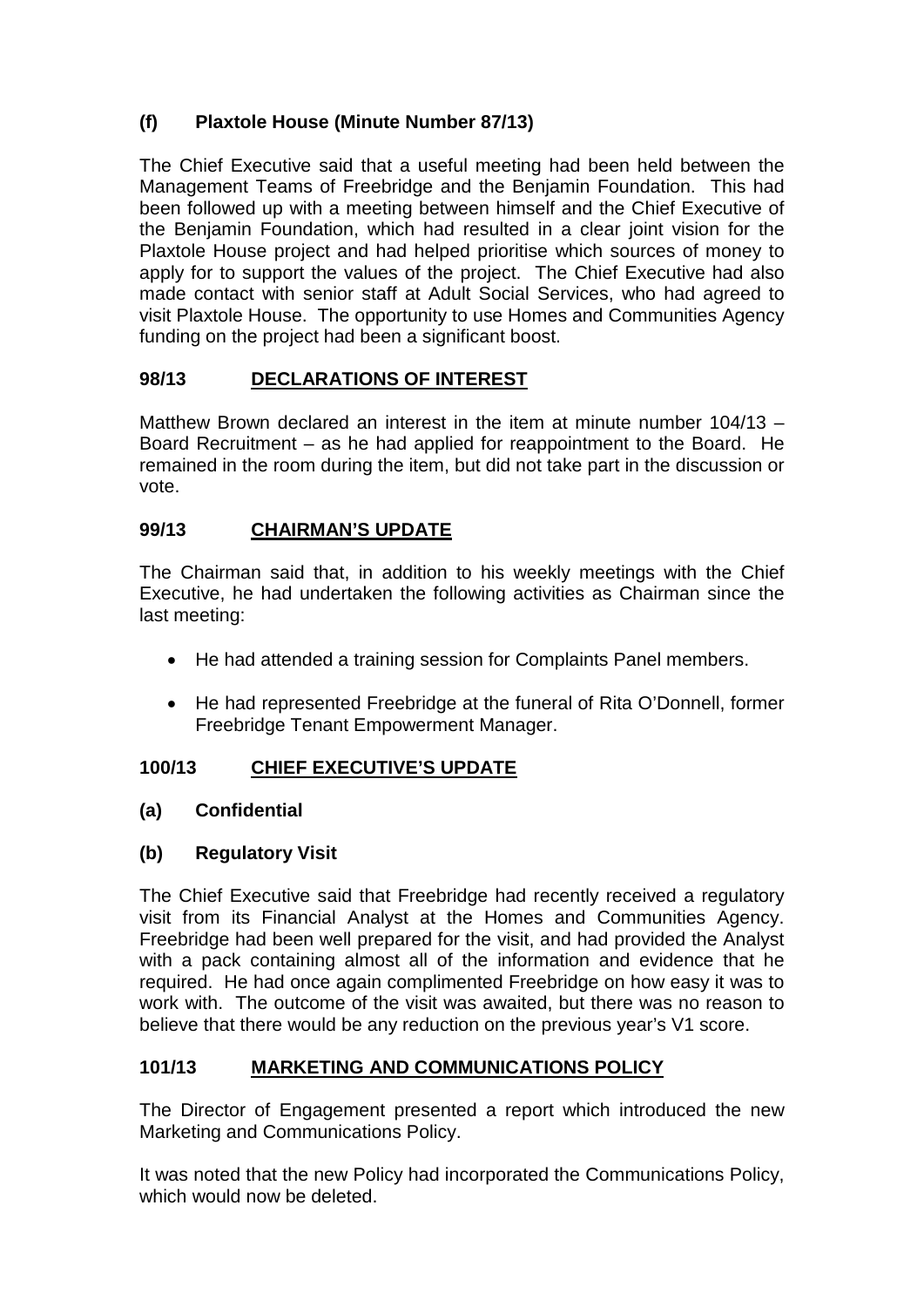The Board welcomed the suggested vision "A Better West Norfolk", which complemented the vision of other agencies in the area.

### **RESOLVED:**

- 1) That the Marketing and Communications Policy be approved as presented.
- 2) That "A Better West Norfolk" be approved as Freebridge's vision.

#### **102/13 REVIEW OF THE VALUE FOR MONEY POLICY – INCREASING SATISFACTION**

The Deputy Chief Executive presented a report which reviewed the Value For Money Policy.

The Board acknowledged that the Regulator was putting an increasing emphasis on value for money, and that the Regulator expected this to be linked not only to economic considerations, but also environmental and social. The Board was pleased to note that this was reflected in the revised Policy. The Deputy Chief Executive advised that the Regulator had indicated that it did not wish associations to put too many resources into measuring social and environmental value; it would prefer a light touch approach.

The Board agreed that value for money should be integrated across all of Freebridge's activities and embedded in the organisation. It was noted that the Policy highlighted particular links with procurement and risk management. The Deputy Chief Executive said that a review of the Procurement Policy would be presented to the Board in autumn 2013.

The Board supported the proposal in the revised Policy to consult tenants on value for money as part of the business planning process.

**RESOLVED:** That the Value For Money Policy be approved as presented.

### **103/13 PROCUREMENT OF NEW GROUNDS MAINTENANCE CONTRACT**

The Director of Property presented a report which sought approval to procure a new grounds maintenance contract, and described the proposed procurement process for the contract.

The Director of Property explained that a service review was being carried out and would inform the exact specification in the tender. The service review had not yet been completed, but it was important to start the procurement process now, so as to give time to comply with the requirements of the Official Journal of the European Union (OJEU) procedures.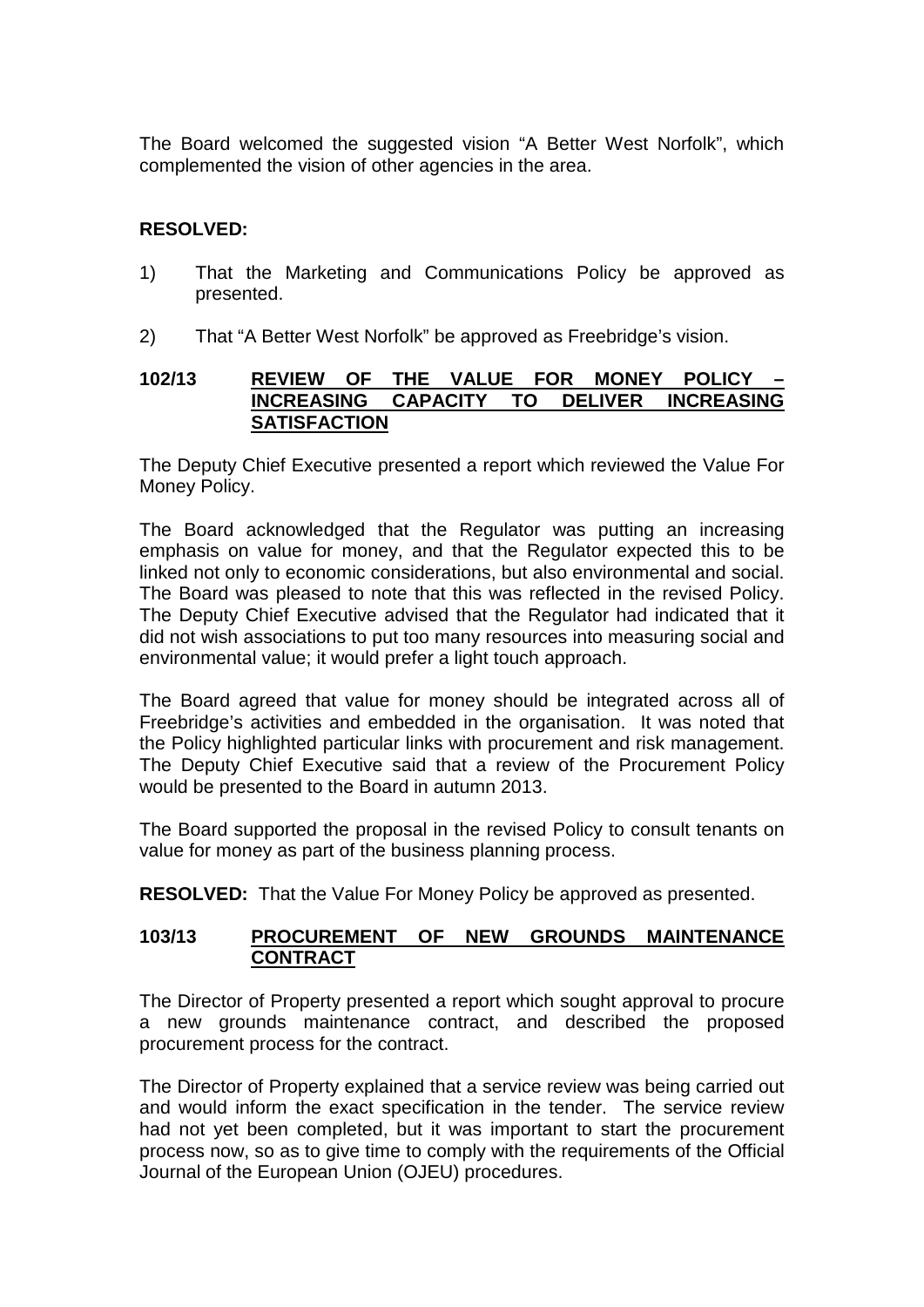The Board expressed some concern at the tightness of the timescale, and stressed the need to ensure that the correct procedures were followed in the early stages, so as to prevent delays later in the process. In answer to a question, the Director of Property confirmed that there was in-house expertise with regard to the OJEU process.

A member highlighted a recent instance at Columbia Way whereby rubbish had not been cleared before grass had been cut. The result had been that the lawnmower had run over aluminium cans, leaving dangerous and unsightly pieces of the cans on the grass. The Director of Property undertook to rectify this particular instance and to ensure that rubbish clearance before maintenance was a requirement of the tender specification.

# **RESOLVED:**

- 1) That the procurement of a new grounds maintenance contract be approved.
- 2) That delegated authority be granted to the Director of Property to approve the successful contractor, subject to the requirements of Financial Regulation 7 having been followed.
- 3) That the timetable for procurement be noted.

# **104/13 BOARD MEMBER RECRUITMENT**

The Company Secretary presented a report which provided an update on this year's Board recruitment process and sought the appointment of a Recruitment Panel for the selection of a Board Member.

The Company Secretary highlighted that, as agreed at the last Board meeting, a less expensive option for advertising in the local press had been sourced. Whilst this had resulted in a significant saving, there had been a poor response as compared to previous years: six expressions of interest in the position and two applications, including one from an existing Board Member who was reapplying.

#### **RESOLVED:**

- 1) That a Recruitment Panel be established to pursue the 2013 recruitment of an Independent Board Member and report back with its recommendations to the Board meeting on 5 August 2013.
- 2) That the Panel comprise three Board Members, namely John Fox, Ray Johnson and Ian Pinches.
- 3) That the quorum for the Panel be two members.
- 4) That John Fox be appointed Chairman of the Panel.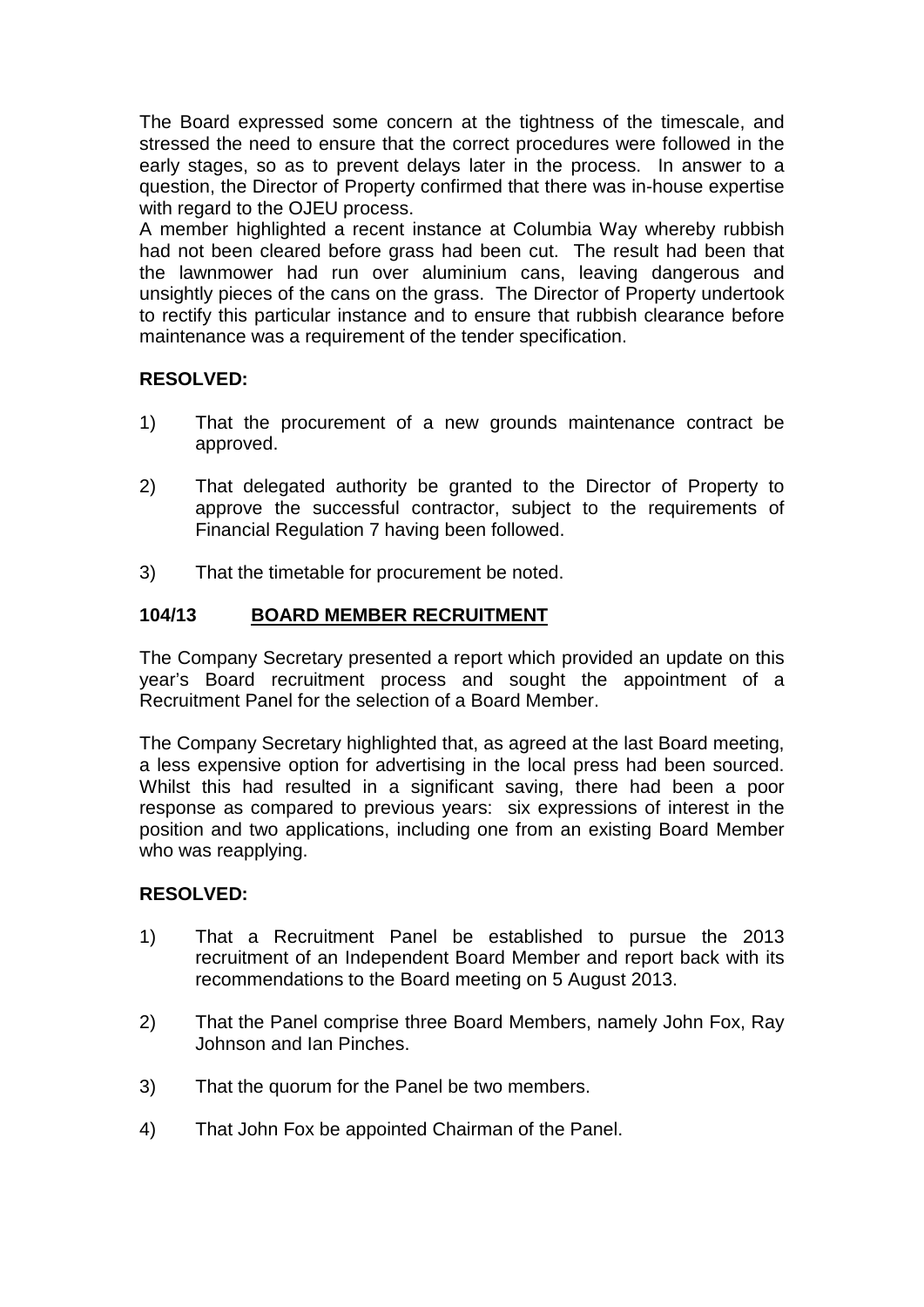# **105/13 APPOINTMENT OF SHAREHOLDERS**

The Board considered a report which listed applications for tenant shareholding.

**RESOLVED:** That the applications for tenant shareholding set out in Appendix 1 to the report be approved.

### **106/13 ANNUAL HEALTH AND SAFETY UPDATE**

The Director of Property presented a report which provided an update on health and safety activity over the year and which described progress towards reducing the overall risks associated with Freebridge activities.

The Director of Property highlighted that Freebridge had achieved the prestigious Royal Society for the Prevention of Accidents (ROSPA) Gold Award for the second time, and was one of very few associations to achieve such an award. A decision was awaited in August 2013 as to whether Freebridge would receive the award for a third consecutive year.

The Board was particularly pleased to note that the number of incidents and accidents was reducing, probably owing largely to additional staff training.

[Confidential wording]

The Board noted the report.

#### **107/13 ANNUAL EQUALITY AND DIVERSITY IN RECRUITMENT AND TRAINING UPDATES**

The Director of Engagement presented a report which provided an update on equality and diversity in recruitment, on actions undertaken to promote equality and diversity in recruitment, and on training and development during 2012-13.

The Director of Engagement highlighted that there had been an increase in diversity across applicants, whilst there had been a focus on achieving value for money in training.

In answer to a question, officers explained that some documents were translated, and a translation option was included on Freebridge's website. However, translation by exception, accompanied by the use of Plain English, was now accepted best practice.

A member commented that the report should have demonstrated how the figures were impacting on business activity. In response officers said that the figures were being provided to the Board at the earliest opportunity. They would be now used for benchmarking purposes, and to inform business activities, such as the application to the Times Top 100 Employers list. A member highlighted that the Board could take comfort from the figures that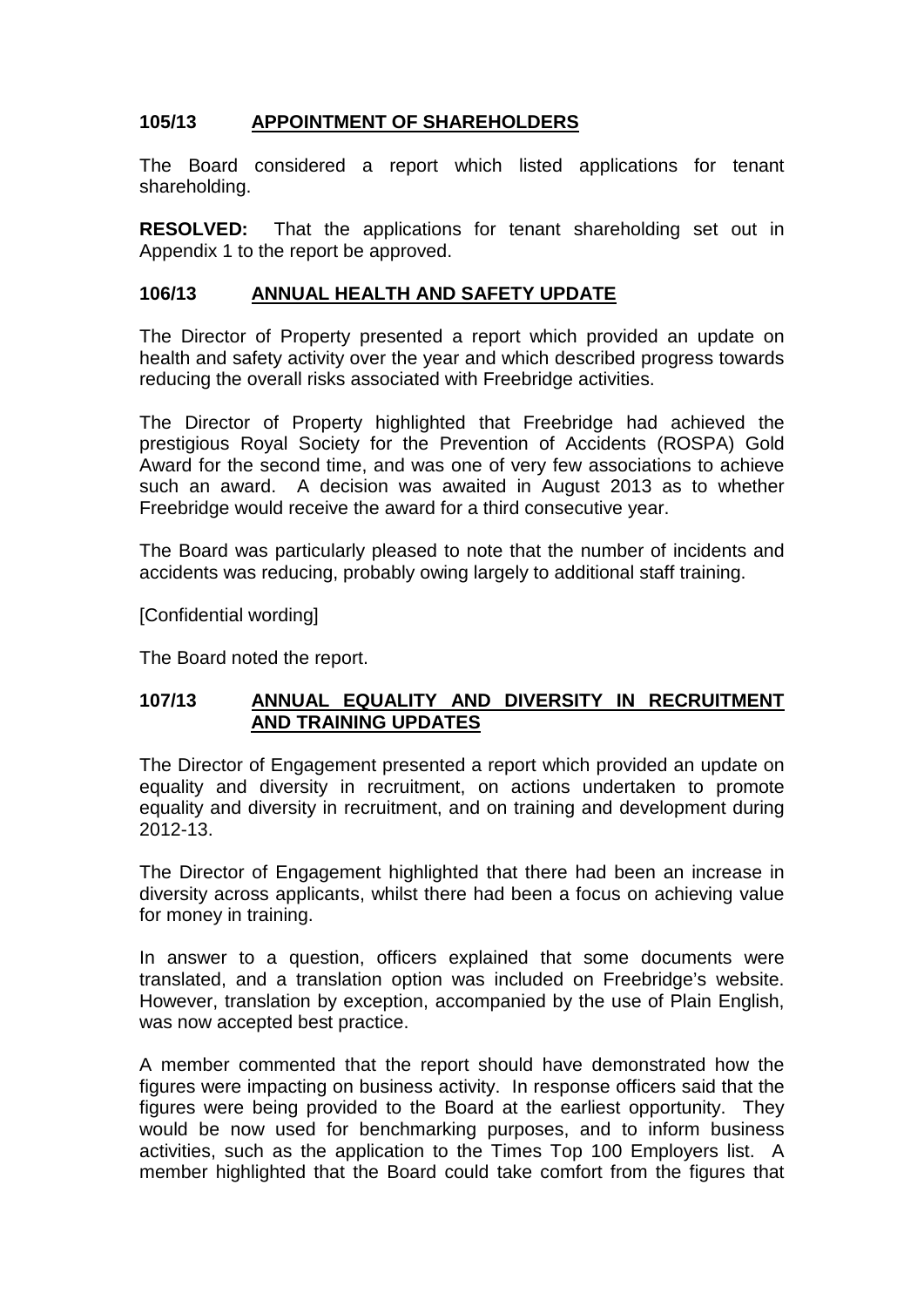equality and diversity was being properly addressed within the Freebridge recruitment process.

In terms of the diversity figures, a member asked that in future reports, comparisons with figures for the local area were included. This was agreed.

The Board noted the report.

#### **108/13 STATISTICAL DATA RETURN 2013**

The Company Secretary presented a report which confirmed that the Statistical Data Return 2013 had been submitted by the 31 May deadline, and which made the document available for Board Members to view.

The Board noted the report.

#### **109/13 URGENT ACTION TAKEN – EMPLOYMENT OF A CLOSE RELATIVE OF AN EXISTING EMPLOYEE**

The Board noted a request for urgent action that had been approved, to enable the association to employ the close relative of an existing employee.

The Board noted the report.

#### **110/13 WORK UPDATE**

The Company Secretary presented the work update, which included the following:

- Action Sheet
- Future Work Programme of the Board.

The Company Secretary said that the stock tour for Board and Tenant Panel members would be arranged shortly.

The Board noted the update.

#### **111/13 ANY OTHER BUSINESS**

#### **(a) Provision of a Tenancy Under the Mortgage Rescue Scheme to the Close Relative of an Existing Employee**

The Company Secretary presented a report which sought to enable the provision of a tenancy under the mortgage rescue scheme to the close relative of an existing employee.

The Board noted that all of the usual criteria and conditions had been met in this case and that the applicant had received no advantage through her connection to Freebridge. The employee concerned had had no involvement in or influence on the case.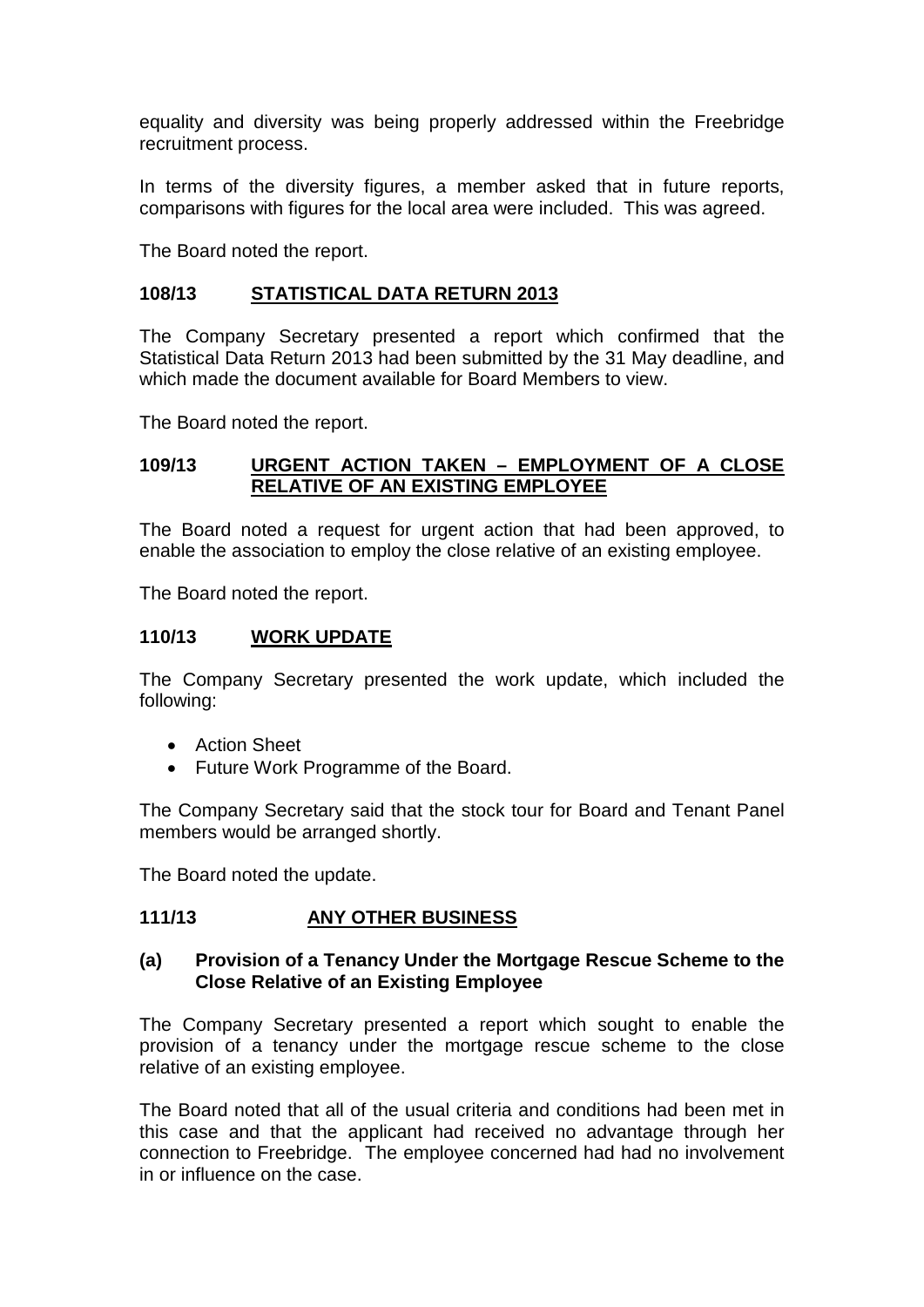The Director of Property said that he would ask Orbit Group, which operated the mortgage rescue scheme on Freebridge's behalf, to ensure that applicants were required to declare close connections with Freebridge at an early stage in the application process.

**RESOLVED:** That the provision of a tenancy under the mortgage rescue scheme in relation to the property in question be approved.

### **(b) Cabinet Office Behavioural Insights Team Report on Hillington Square**

The Board had previously been issued with the Cabinet Office Behavioural Insights Team report on Hillington Square.

The Board welcomed the report, which was well researched and contained a number of useful ideas to take forward. The ideas would be useful not only for Hillington Square but also for other communities. In answer to a question, officers advised that the report had been shared with key partners and published on the Freebridge website, and could be treated as a public document.

The Board was pleased to note that positive publicity had been achieved on the publication of the report.

In response to a question, the Director of Engagement said that consultants were about to be interviewed regarding the marketing, branding and visual identity of Hillington Square.

#### **(c) Property Services Awards**

The Board was pleased to note the following with regard to individual staff members at Property Services:

- Two would be taking part in the Rotary Young Leaders Award, one being funded by Freebridge and one by the Rotary Club.
- Three had recently been nominated or won "Apprentice of the Year" awards.
- One had recently been runner-up in the national Scheduler of the Year awards.

The Board asked for its congratulations to be passed on to those who had achieved nominations or awards.